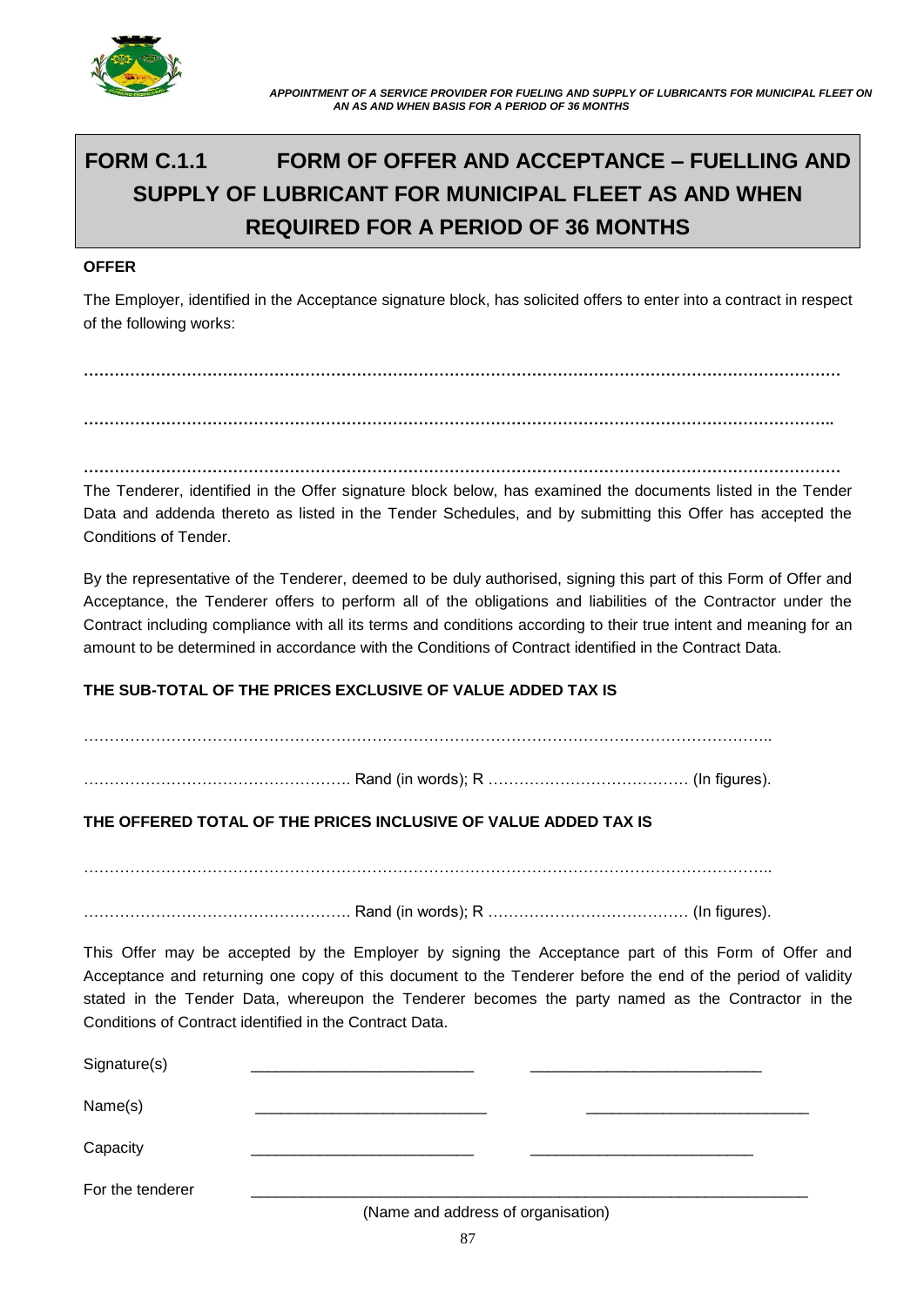

 *APPOINTMENT OF A SERVICE PROVIDER FOR FUELING AND SUPPLY OF LUBRICANTS FOR MUNICIPAL FLEET ON AN AS AND WHEN BASIS FOR A PERIOD OF 36 MONTHS*

Name & Signature Of Witness \_\_\_\_\_\_\_\_\_\_\_\_\_\_\_\_\_\_\_\_\_\_\_\_\_\_\_\_ \_\_\_\_\_\_\_\_\_\_\_\_\_\_\_\_\_\_\_\_\_\_\_\_\_\_\_

name and the Date of the Date of the Date of the Date of the Date of the Date of the Date of the Date of the D

#### **ACCEPTANCE**

By signing this part of this Form of Offer and Acceptance, the Employer identified below accepts the Tenderer's Offer. In consideration thereof, the Employer shall pay the Contractor the amount due in accordance with the Conditions of Contract identified in the Contract Data. Acceptance of the Tenderer's Offer shall form an agreement between the Employer and the Tenderer upon the terms and conditions contained in this Agreement and in the Contract that is the subject of this Agreement.

The terms of the contract are contained in:

- Part 1 Agreements and Contract Data (which includes this Agreement)
- Part 2 Pricing Data
- Part 3 Scope of Work
- Part 4 Additional Documentation

and drawings and documents or parts thereof, which may be incorporated by reference into Parts 1 to 4 above.

Deviations from and amendments to the documents listed in the Tender Data and any addenda thereto listed in the Tender Schedules as well as any changes to the terms of the Offer agreed by the Tenderer and the Employer during this process of offer and acceptance, are contained in the Schedule of Deviations attached to and forming part of this Agreement. No amendments to or deviations from said documents are valid unless contained in this Schedule, which must be duly signed by the authorised representative(s) of both parties.

The Tenderer shall within two weeks after receiving a completed copy of this Agreement, including the Schedule of Deviations (if any), contact the Employer's agent (whose details are given in the Contract Data) to arrange the delivery of any bonds, guarantees, proof of insurance and any other documentation to be provided in terms of the Conditions of Contract identified in the Contract Data at or just after the date this Agreement comes into effect. Failure to fulfil any of these obligations in accordance with those terms shall constitute a repudiation of this Agreement.

Notwithstanding anything contained herein, this Agreement comes into effect on the date when the Tenderer receives one fully completed original copy of this document, including the Schedule of Deviations (if any). Unless the Tenderer (now Contractor) within five days of the date of such receipt notifies the Employer in writing of any reason why he cannot accept the contents of this Agreement, this Agreement shall constitute a binding contract between the parties.

| Signature(s)                   |                                    |       |
|--------------------------------|------------------------------------|-------|
| Name(s)<br>Capacity            |                                    |       |
| For the tenderer               | (Name and address of organisation) |       |
| Name & Signature<br>Of Witness |                                    |       |
|                                | Name                               | Date- |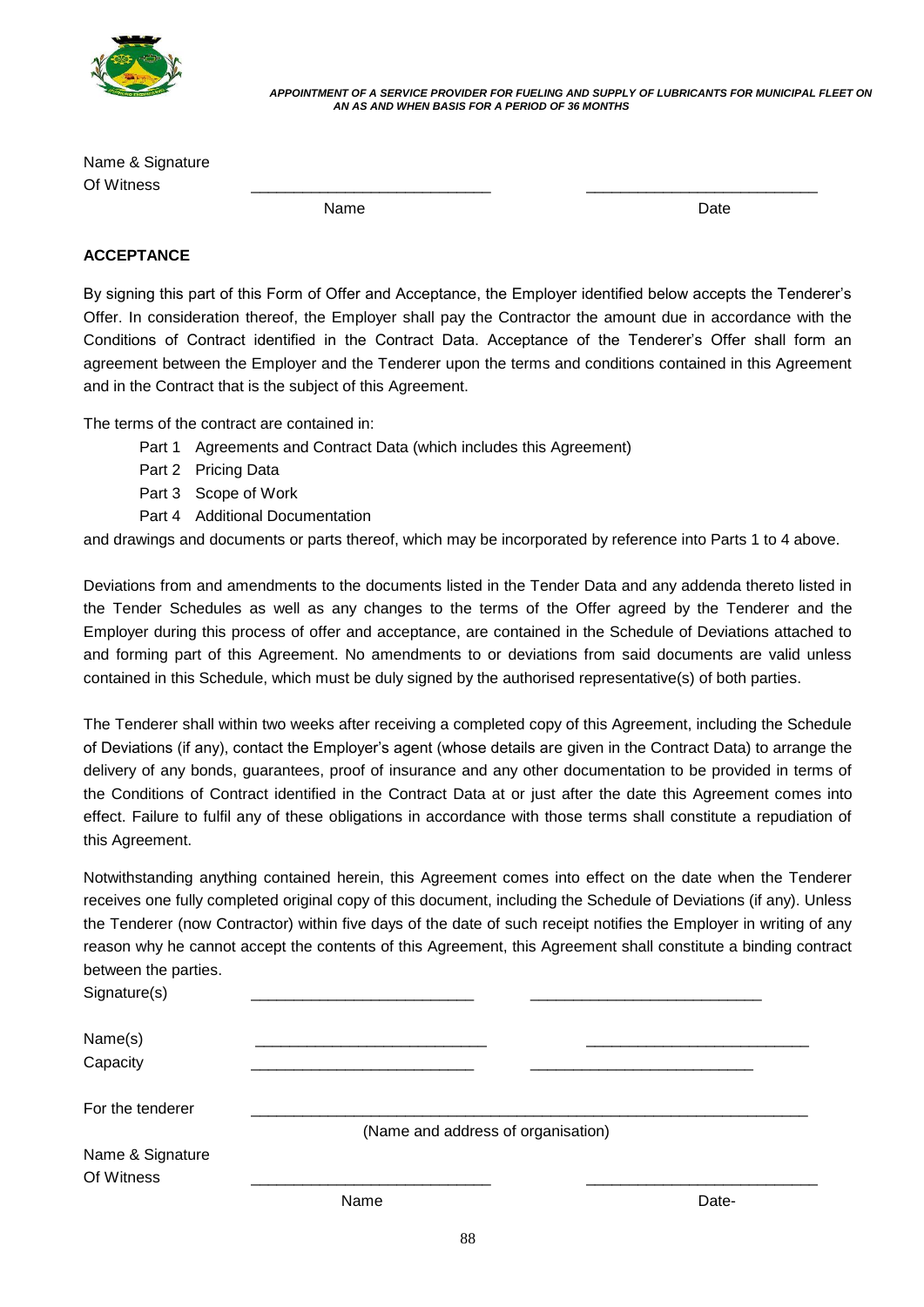

 *APPOINTMENT OF A SERVICE PROVIDER FOR FUELING AND SUPPLY OF LUBRICANTS FOR MUNICIPAL FLEET ON AN AS AND WHEN BASIS FOR A PERIOD OF 36 MONTHS*

# **SCHEDULE OF DEVIATIONS**

#### **Notes:**

- 1. The extent of deviations from the tender documents issued by the Employer prior to the tender closing date is limited to those permitted in terms of the Conditions of Tender.
- 2. A Tenderer's covering letter shall not be included in the final contract document. Should any matter in such letter, which constitutes a deviation as aforesaid become the subject of agreements reached during the process of Offer and Acceptance, the outcome of such agreement shall be recorded here.
- 3. Any other matter arising from the process of offer and acceptance either as a confirmation, clarification or change to the tender documents and which it is agreed by the Parties becomes an obligation of the contract, shall also be recorded here.
- 4. Any change or addition to the tender documents arising from the above agreements and recorded here, shall also be incorporated into the final draft of the Contract.

| 1                       |         |                                                                                                                                                                                                                                |
|-------------------------|---------|--------------------------------------------------------------------------------------------------------------------------------------------------------------------------------------------------------------------------------|
|                         |         | Details experience and the contract of the contract of the contract of the contract of the contract of the contract of the contract of the contract of the contract of the contract of the contract of the contract of the con |
|                         |         |                                                                                                                                                                                                                                |
| $\mathbf{2}$            |         |                                                                                                                                                                                                                                |
|                         |         |                                                                                                                                                                                                                                |
|                         |         |                                                                                                                                                                                                                                |
| 3                       |         |                                                                                                                                                                                                                                |
|                         |         |                                                                                                                                                                                                                                |
|                         |         |                                                                                                                                                                                                                                |
| $\overline{\mathbf{4}}$ |         |                                                                                                                                                                                                                                |
|                         |         |                                                                                                                                                                                                                                |
|                         |         |                                                                                                                                                                                                                                |
| 5                       |         |                                                                                                                                                                                                                                |
|                         |         |                                                                                                                                                                                                                                |
|                         |         |                                                                                                                                                                                                                                |
| 6                       |         |                                                                                                                                                                                                                                |
|                         | Details |                                                                                                                                                                                                                                |

By the duly authorised representatives signing this Schedule of Deviations, the Employer and the Tenderer agree to and accept the foregoing Schedule of Deviations as the only deviations from and amendments to the documents listed in the Tender Data and addenda thereto as listed in the Tender Schedules, as well as any confirmation, clarification or change to the terms of the Offer agreed by the Tenderer and the Employer during this process of Offer and Acceptance. It is expressly agreed that no other matter whether in writing, oral communication or implied during the period between the issue of the tender documents and the receipt by the Tenderer of a completed signed copy of this Agreement shall have any meaning or effect in the contract between the parties arising from this Agreement.